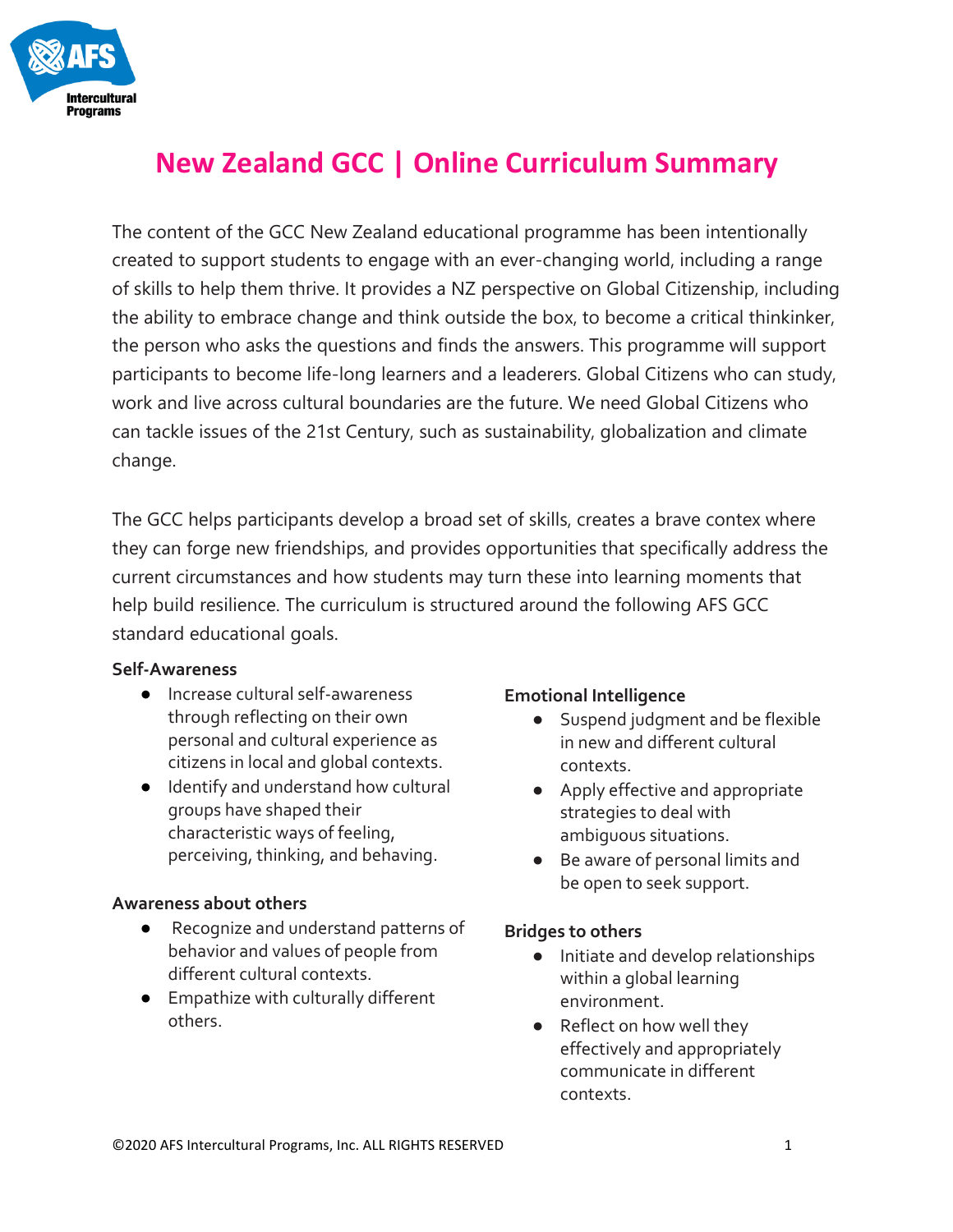● Be part of a global community of learners.

# **Programme Content**

There are 18 learning modules with animated videos, quizzes, assignments and a discussion forum where learners can interact with peers from around the world. Students can take these at their own pace and from wherever they might be.

The programme also includes a series of regular learning discussions we call Live Facilitated Dialogue Sessions. These sessions offer participants the opportunity to meet, connect, and collaborate with their fellow global cohort in order to unpack what has been learnt in the modules, reflect on and share their insights, and undertake group activities with the support of trained facilitators.

# **Programme Schedule:**

## **Week 1**

Designed to prepare and get students excited about their learning and start students in the journey of self-awareness.

#### **Module 1**

#### Welcome -

This introductory module welcomes learners to the course and the Learning Management System. They will have a chance to introduce themselves and meet the rest of your cohort!

#### **Pre-programme survey**

A quick pre assessment based on PISA benchmarking to understand where students are at in their Global Competence Journey.

#### **Module 2**

#### Roadmap -

This module maps out where the learning journey will take learners and helps them understand the program's methods and benefits.

#### **Module 3** Metaphors of Culture

©2020 AFS Intercultural Programs, Inc. ALL RIGHTS RESERVED 2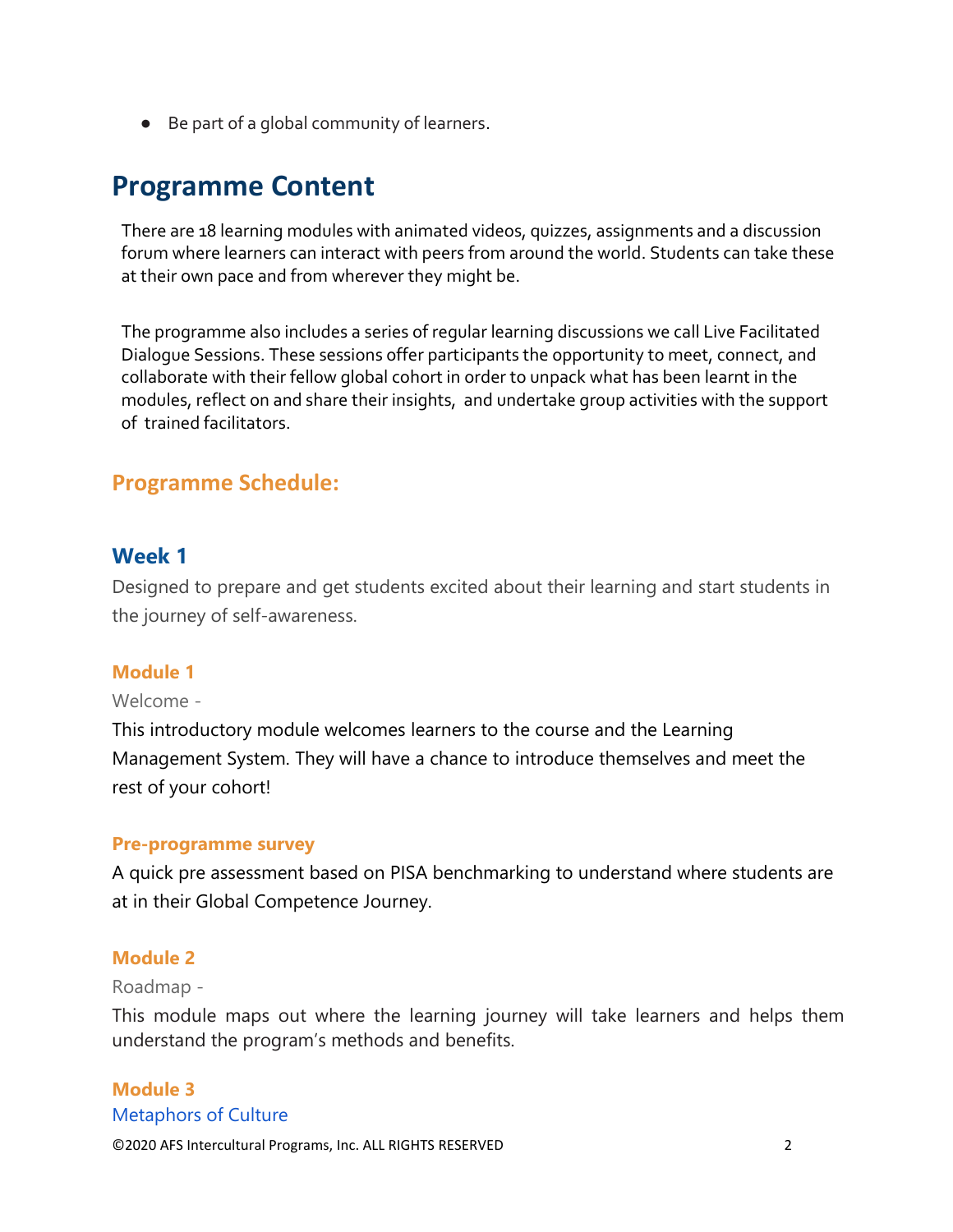What exactly is culture? What culture or cultures do learners feel that they belong to? Answering these questions is key to understanding and interacting with other cultures.

## **Module 4**

#### Who am I?

This module encourages students to reflect upon the many identities they belong to, and how these have helped shape who they are.

#### **Module 5**

#### Stereotypes and Generalizations

We all make assumptions about others. How can we make sure we're making informed generalizations and are not stereotyping?

#### **Module 6**

#### Check-in

In this module, participants learn about the comfort, panic and learning zones. It's a place to explore initial feelings and start to process one's emotions on the COVID-19 disruption. (supported by a more indepth, optional module).



#### **Facilitated Session**

Facilitators will support students unpack what has been learnt in the previous modules with an emphasis on: building community and connection as well as sharing about their culture and insights about creativity.

# **Week 2**

Designed to develop students' understanding of culture and apply to different groups and cultural situations.

#### **Module 7**

#### Cultural Value dimensions

This module explores how certain powerful cultural generalizations can help understand differences.

#### **Module 8**

#### Communication Styles

This module explores preferred styles of communication to help learners understand how miscommunication might be linked to cultural differences.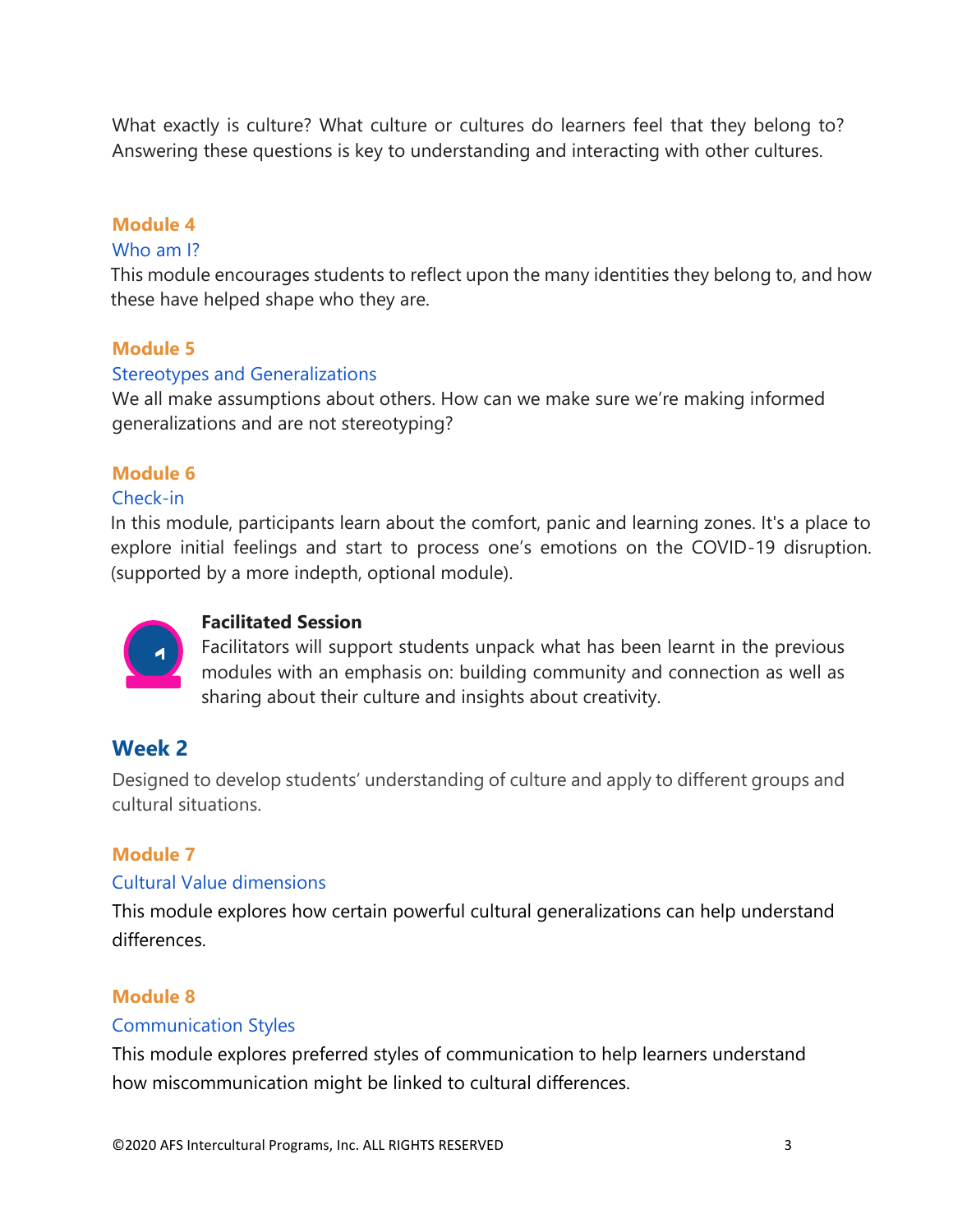#### **Module 9**

#### Empathy and Listening

In this module, we introduce empathy as a tool to learn more about different realities and growing our toolset to be able to understand and bridge differences.

# **Module 10**

#### Practicing Curiosity

In this module participants apply their learnings by conducting an interview exercise with three people from their community.

#### **Facilitated Session**



AFS facilitators will support students unpack what has been learnt in the previous modules with an emphasis on: discussing the different communication styles and values encountered during the experience as well as sharing the learnings from their assignment.

# **Week 3**

Designed to deepen students' understanding of cultural nuances and to be able to modify their behaviour in order to act effectively and appropriately in cultural situations.

#### **Module 11**

#### Coping and Resilience

In this module, participants reflect on how dealing with differences and trying to build bridges across different sets of values can be challenging, and learn about different coping and self-care strategies.

#### **Module 12**

#### Suspending Judgement

This module reviews the DIVE tool for analyzing situations and events in the host community so that participants are able to suspend judgement.

# **Module 13**

#### More Cultural Values

This is a look at a few more cultural value dimensions.

#### **Module 14**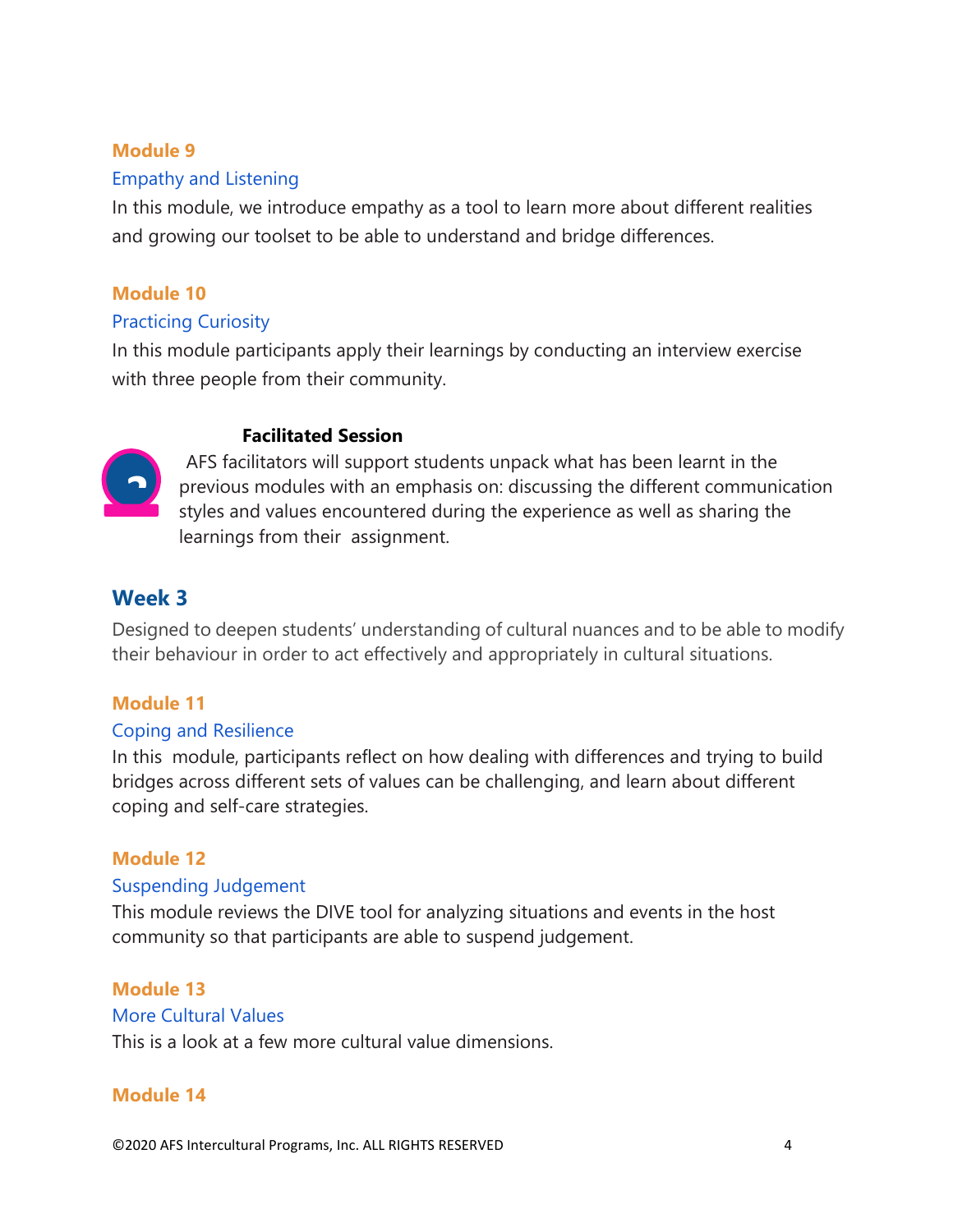#### Conflict Styles

This module looks at how "conflict" itself can vary across cultures.

# **3**

#### **Facilitated Session**

Facilitators will support students unpack what has been learnt in the previous modules with an emphasis on: sharing coping strategies and shifting perspective by understanding, appreciating and reviewing the strengths of the

different conflict styles.

# **Week 4**

Designed to deepen students' understanding of culture in relation to power and inequality, providing scenarios and tools for students to reflect and take positive action.

# **Module 15**

# Understanding Inequality

This module introduces the importance of understanding inequality when looking at differences in society. Learners will explore the notions of mainstream and margin and apply them to their own reality.

#### **Module 16**

#### **Microaggressions**

In this module, participants learn how our pre-made assumptions can lead us to engage in microaggressions and how we can gain more awareness of our own biases.

# **Module 17**

#### Taking Action

This module reviews the learning acquired through the GCC and explains global competence as a new lense that students can use to help their local and global communities.



#### **Facilitated Session**

Facilitators will support students unpack what has been learnt in the previous modules with an emphasis on: how they can lead a more inclusive life, and what actions they can take, big or small, to put their global competence to

practice. It will also provide space for learners to reflect on their key takeaways from this program.

#### **Post-programme survey**